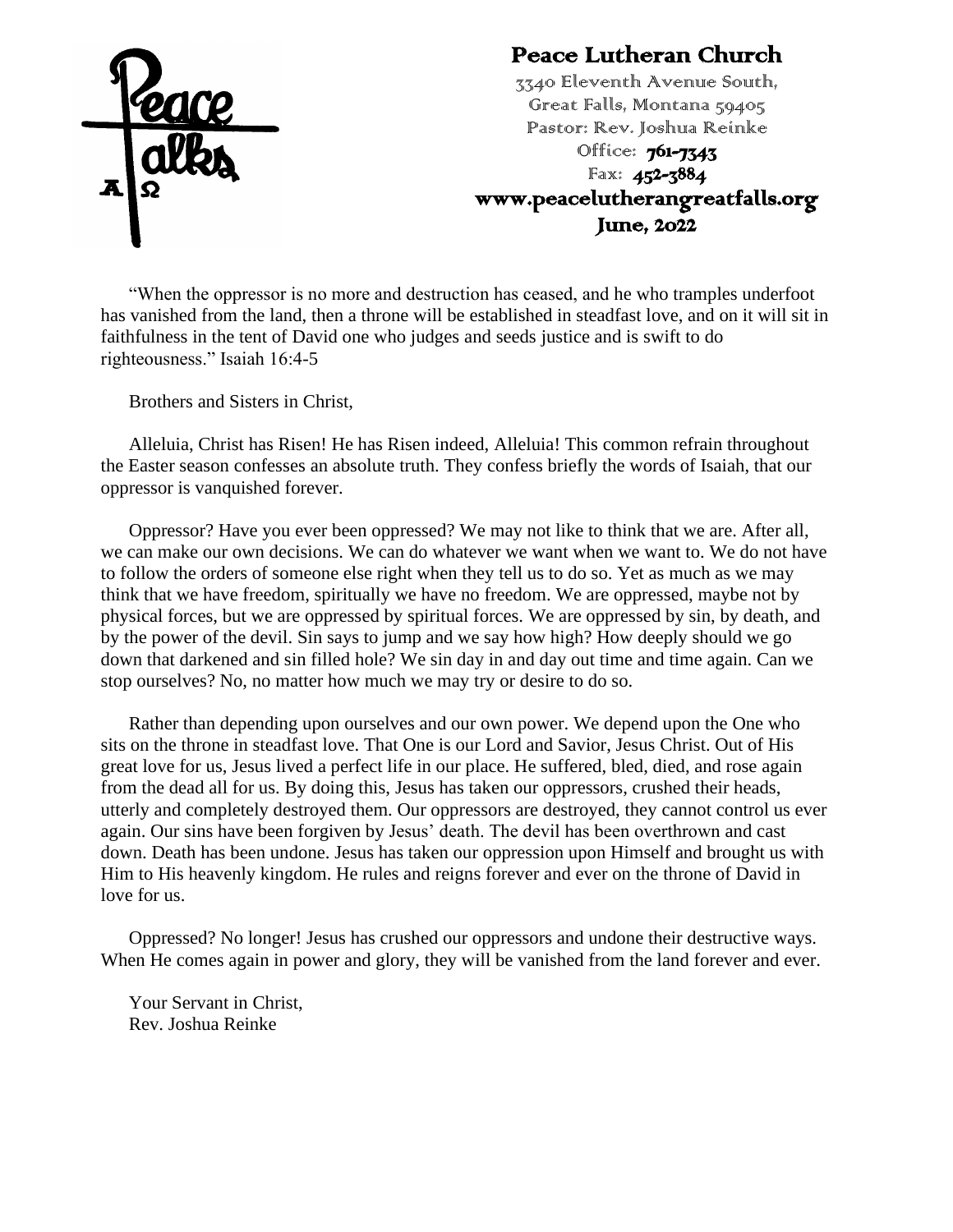**Everyone** who came and helped and participated at Family Night. **Marge Johnsten** for opening her home for the ladies to have Bible study each Friday. **All of the people** who have offered to serve the Lord as officers for Peace Lutheran Church. **Tristin Reinke, Gloria Creek and Val Martin** for playing the organ during our worship services. **Elsie Huss** for changing the banners and paraments. **Everyone on the Prayer Chain** for their time and prayers. **All of the men** who volunteer to usher. **Angelika Fisher** for cleaning the church. **Cheri Magnuson** for cleaning the Communion linens. This list is not inclusive. Please accept our apologies if we have missed giving you credit for serving the Lord in any fashion. We know that the Lord knows your service to Him.



June 5 – Bailey and Brenna Johnson June 12 -- William and Ruth Rozokat June 15 -- Tyler and Natalie Gill

#### *Baptismal Anniversaries*

- 
- June 1 Dennis Nivens
	- 3 Maverick Meierhoff<br>9 Joshua Baumer
	- 9 Joshua Baumer
	- Jennifer Lewis
	- 12 Linda Aguiar
	- 14 Angela Fletcher
	- 16 Alicia Fletcher
	- 18 Phyllis Schaaf<br>20 Toni Nivens
	- **Toni Nivens**
	- 27 Marge Johnsten

#### **Devotions and Hymn Singing begin at The Lodge**

A new outreach to our Great Falls community has been presented to our combined Trinity and Peace congregations. The Director of Activities from The Lodge Assisted Living facility, 1801 9<sup>th</sup> Street South, is requesting a spiritual activity for the residents. She is well aware of our ministry in the nursing homes that we are currently serving, which include hymn singing with scripture reading and devotion. What an opportunity to become involved in a servant activity such as this!

This monthly activity will begin Friday, June  $10<sup>th</sup>$  from 10-11am. At this time covid immunizations are not required and masking is as desired. If you are willing to serve the Lord in this endeavor, contact Marge Johnsten or Alice Schuman.

Let us embrace the opportunity the Lord has given us. People are hungry to hear and sing God's Word!



#### **INCLUDE THESE PEOPLE IN YOUR PRAYERS:**

The following people are experiencing health problems: **Ben Aagaard –** 9 year old with kidney cancer

**Deloris Brown Jody Decker** – Fort Benton **Michael Drummond –** Lupus **Rev. Mark Grunst** of Billings who has Lewy Body disease **Connie Juden Rev. Erich Kaelberer –** ALS **Ed Ostlund,** in assisted living in Billings **Pam Schaaf**, Ovarian cancer **Becky Schlund,** MS **Steven Schlund, Parkinsons Ron Van Horn** – Fort Benton **Van Oman family** – Fort Benton

# **Ushers for June**

| June 12 ---------------------------------Greg Franczyk |                                                  |
|--------------------------------------------------------|--------------------------------------------------|
|                                                        | ------------------------------------ Lyle Onstad |
| June 19 ---------------------------- Darrell Greenwood |                                                  |
|                                                        |                                                  |
|                                                        |                                                  |
|                                                        | ---------------------------------- Tyler Denning |
|                                                        |                                                  |

#### **Rummage Sale**

The day for the rummage sale is **Saturday, June 18 beginning at 7 AM**. If you have things to donate, you may bring them to the church and place them in the deaf office or the shed. If you would like help in anyway, please call Linda Aguiar at 406-402-9521.